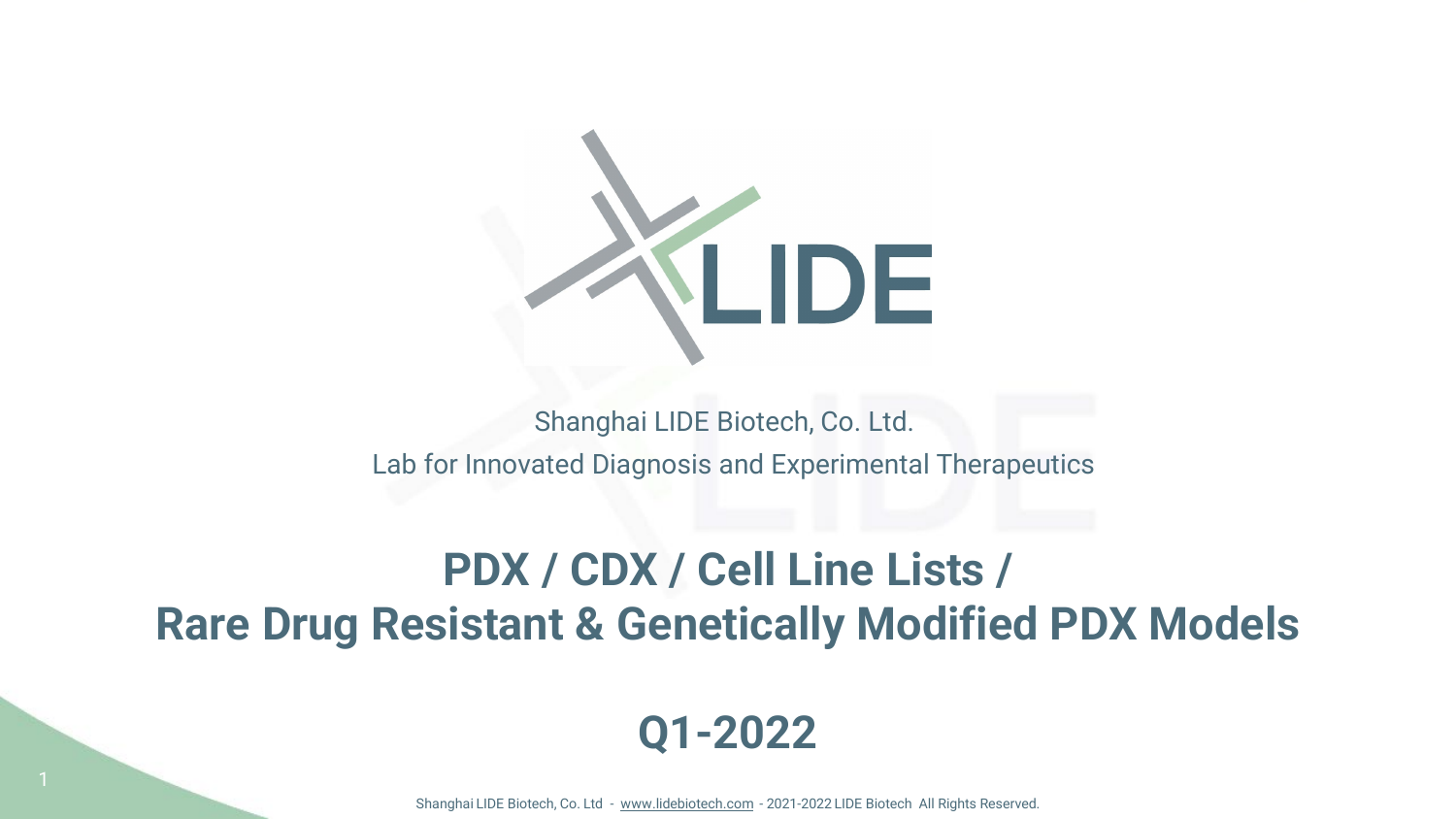## **Structured to Bring "Bench to Bedside" to Life**



DF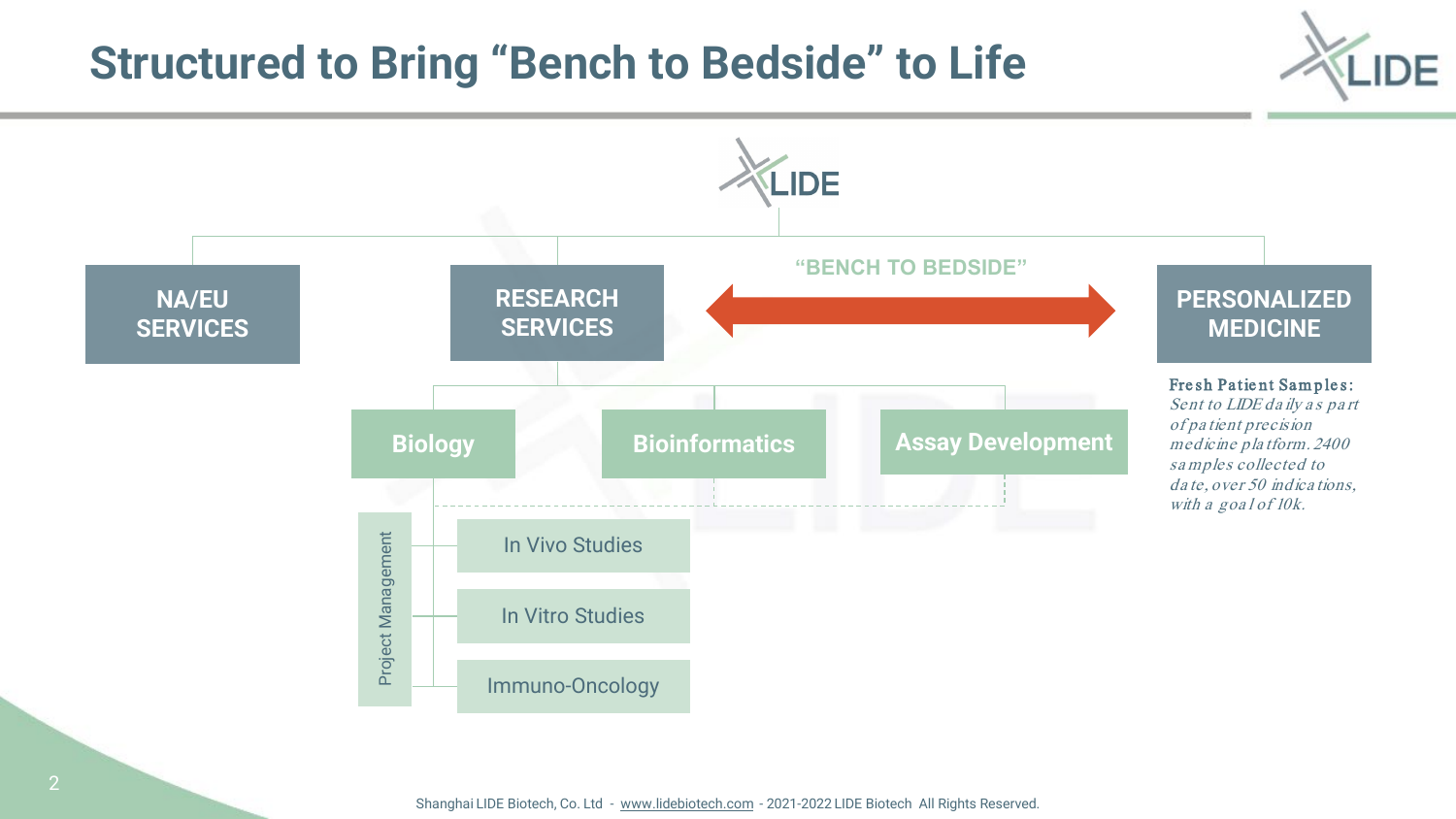## **1600+ PDX Models Available:**



| <b>Cancer</b>         | No. | <b>Cancer</b>             | No.            | <b>Cancer</b>                     | No.            |
|-----------------------|-----|---------------------------|----------------|-----------------------------------|----------------|
| <b>Pancreatic</b>     | 299 | <b>Sarcoma</b>            | 26             | <b>AML</b>                        | 13             |
| <b>Gastric</b>        | 193 | <b>Cervical</b>           | 16             | <b>ALL</b>                        | 9              |
| <b>Ovarian</b>        | 186 | <b>Endometrial</b>        | 15             | <b>MM</b>                         | $\mathfrak{S}$ |
| Lung                  | 145 | <b>Duodenum</b>           | 14             | <b>Neuroendocrine</b>             | $\overline{4}$ |
| <b>Colon</b>          | 102 | Lymphoma                  | 14             | <b>Bladdder</b>                   | $\overline{4}$ |
| <b>Hepatocellular</b> | 96  | <b>HNC</b>                | 6              | <b>Malignant pleural mesothel</b> | $\overline{2}$ |
| Cholangiocarcinoma    | 78  | <b>Renal</b>              | $\overline{7}$ | <b>Penile</b>                     | $\overline{2}$ |
| <b>Rectal</b>         | 69  | <b>Mucinous carcinoma</b> | 5              | <b>Fallopian tube carcinoma</b>   | $\overline{2}$ |
| <b>Glioblastoma</b>   | 68  | <b>Prostate</b>           | $\overline{7}$ | <b>Paget's Disease</b>            | 1              |
| <b>Osteosarcoma</b>   | 42  | <b>GIST</b>               | 6              | <b>SCPF</b>                       | 1              |
| <b>Breast</b>         | 41  | <b>ACC</b>                | 5              | <b>Spleen</b>                     | 1              |
| <b>Esophageal</b>     | 41  | <b>Urethral</b>           | 3              | <b>MGST</b>                       | 1              |
| <b>Gallbladder</b>    | 35  | <b>Periampullary</b>      | $\overline{2}$ | <b>Chordoma</b>                   | 1              |
| <b>Hepatoblastoma</b> | 36  | <b>Melanoma</b>           | $\overline{2}$ |                                   |                |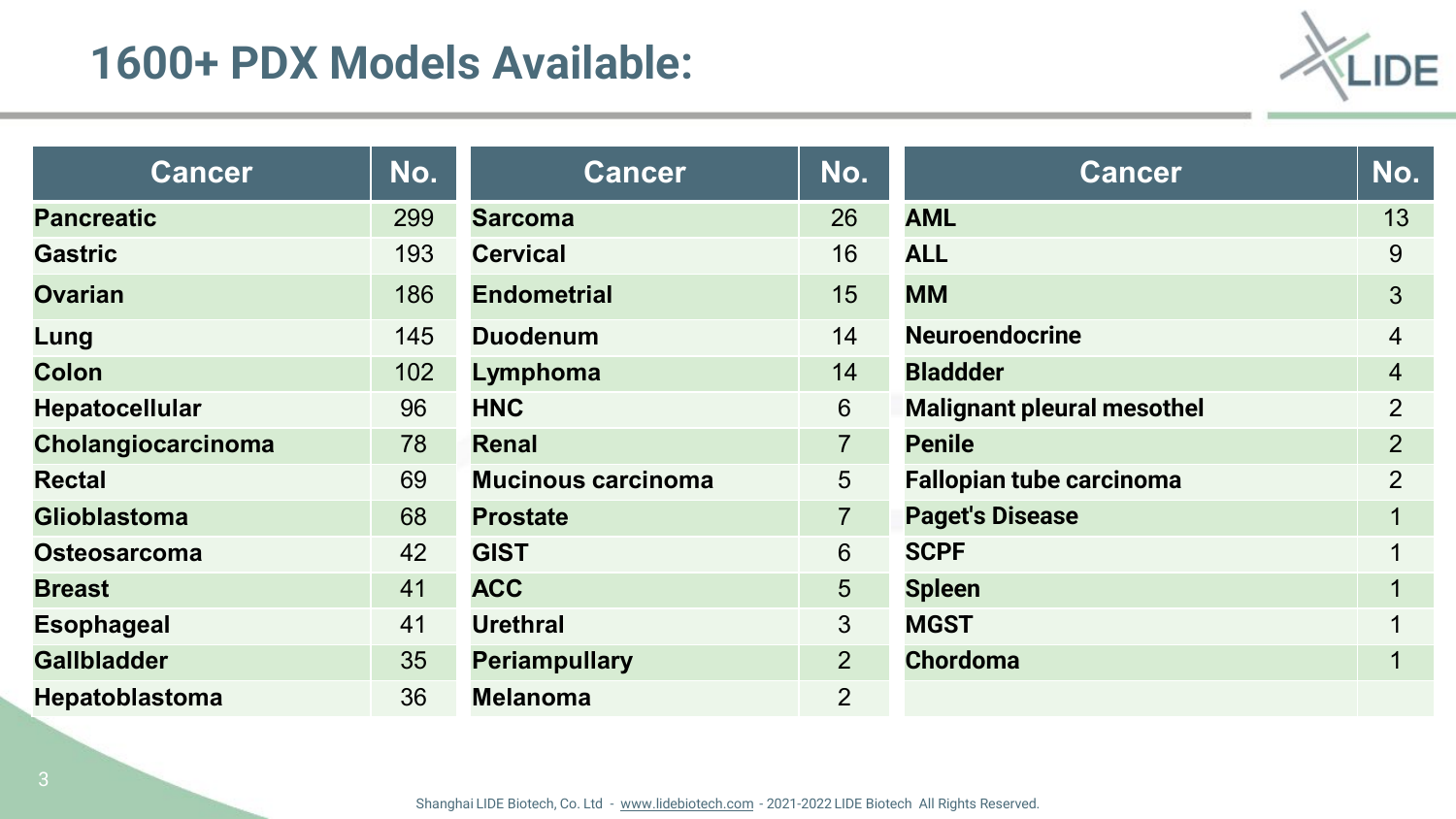

| <b>Cancer</b>                            | <b>Cell line</b>                             |  |  |
|------------------------------------------|----------------------------------------------|--|--|
| <b>Liver</b>                             | HepG2, Hep-3B, Huh7, SNU-398                 |  |  |
| Colon                                    | Lovo, HT-29, Colo 205, SW480, HCT-116, SW620 |  |  |
| <b>Breast</b>                            | MDA-MB-231, MDA-MB-468, HCC1954              |  |  |
| <b>Gastric</b>                           | MKN-45, NCI-N87, SNU-16, KATOIII, BGC823     |  |  |
| <b>Pancreatic</b>                        | MIA-Paca-2                                   |  |  |
| <b>Prostate</b>                          | PC-3,LNCap,Du 145                            |  |  |
| <b>Kidney</b>                            | A498                                         |  |  |
| <b>Melanoma</b>                          | A375                                         |  |  |
| <b>Epidermoid</b><br>carcinoma           | A431                                         |  |  |
| <b>Leukemia</b>                          | K562, Jurkat                                 |  |  |
| <b>Fibrosarcoma/Rhabd</b><br>omyosarcoma | <b>HT-1080</b>                               |  |  |

| <b>Cancer</b>           | <b>Cell line</b>                                                            |  |  |
|-------------------------|-----------------------------------------------------------------------------|--|--|
| <b>Glioblastoma</b>     | <b>U87MG</b>                                                                |  |  |
| <b>Esophageal</b>       | KYSE30                                                                      |  |  |
| <b>Cervical</b>         | Hela                                                                        |  |  |
| <b>Multiple Myeloma</b> | MOLP-8                                                                      |  |  |
| <b>Melanoma</b>         | SK-MEL-5                                                                    |  |  |
| Lung                    | A549, H460, H2009, H1975, H1703, HCC8<br>27, H2122, NCI-H226, Calu-3, H1299 |  |  |
| <b>Lymphoma</b>         | Raji, Daudi, NALM-6                                                         |  |  |
| <b>Ovarian</b>          | SK-0V-3,0VCAR-3,A2780,PA-1                                                  |  |  |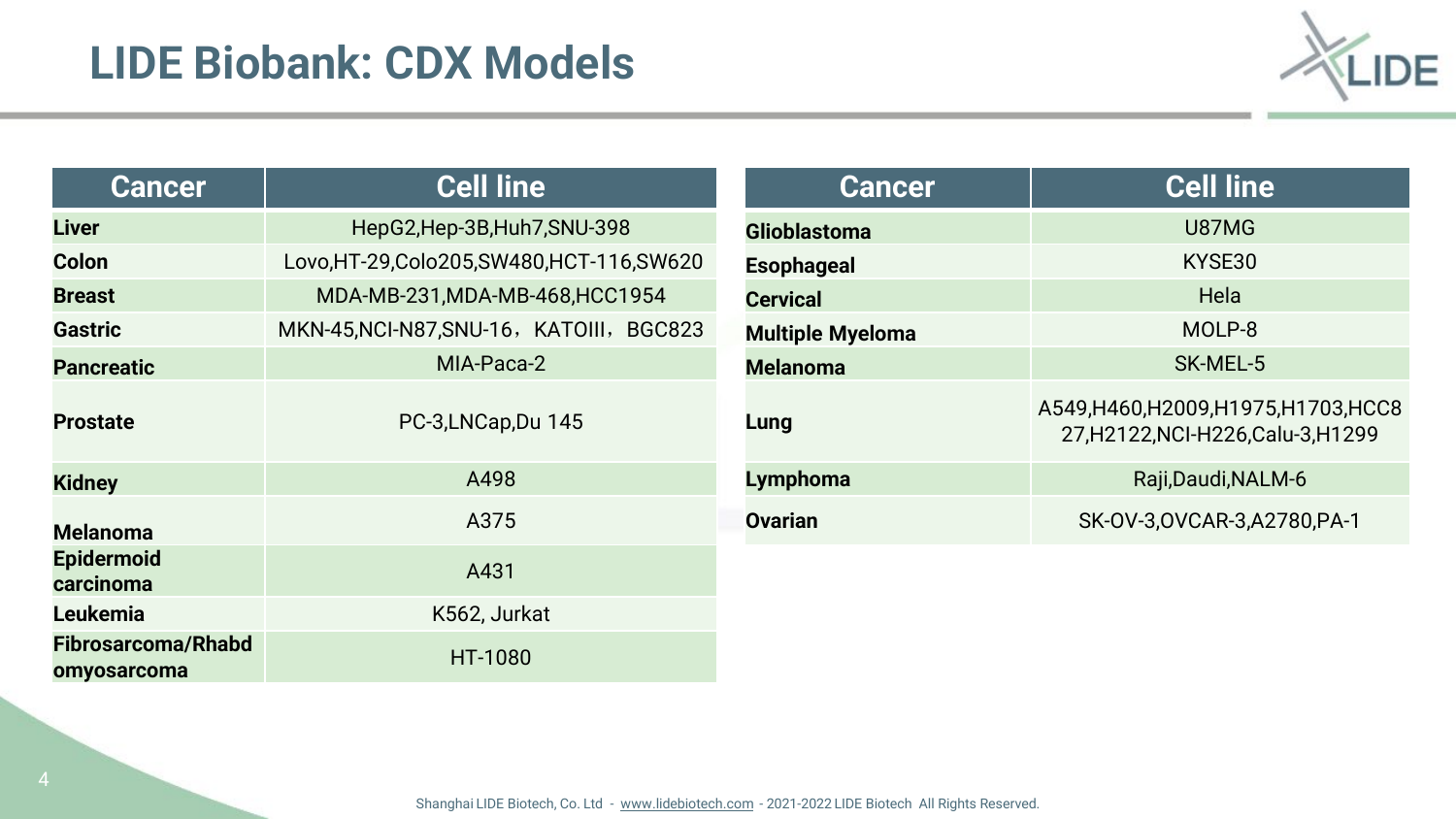# **LIDE Biobank: 100+ human cancer cell lines**



| <b>Cancer</b>                  | <b>Cell line</b>                                                                                 | <b>Cancer</b>         | <b>Cell line</b>                                                                                                                               |
|--------------------------------|--------------------------------------------------------------------------------------------------|-----------------------|------------------------------------------------------------------------------------------------------------------------------------------------|
| <b>Colon</b>                   | Lovo, HT-29, Colo205, SW48, SW480, SW837, HCT-<br>116, SW620, GP2D, RKO, SK-CO-1, DLD1, Colo 741 | <b>Ovarian</b>        | SK-OV-3, OVCAR-3, A2780, PA-1, ES-2, EFO-21, TOV-21G                                                                                           |
| <b>Breast</b>                  | MDA-MB-231, MDA-MB-468, HCC-1954, BT474, MDA-MB-157,<br>MDA-MB-453, SK-BR-3, T-47D, MCF7         | <b>Pancreatic</b>     | MIA-Paca-2, Aspc-1, BXPC-3, HPAC, PANC-05.04, PANC-1,<br>SW1990, Panc10.05, Capan 2                                                            |
| <b>Gastric</b>                 | MKN-45, NCI-N87, SNU-16, KATO III, KATO3-T5-BN, BGC823, SNU-<br>5, NUGC4, MKN28, Hep3B, Hs746T   | Lung                  | A549, CALU-1, H460, DMS14, H2009, H1975, H1703, HCC827,<br>H2122, NCI-H226, Calu-3, H1299, H23, H358, SK-LU-1, EBC-1,<br>H1993, H596, NCI-H441 |
| <b>Prostate</b>                | PC-3, LNCap, Du 145, 22RV1                                                                       | <b>Osteosarcoma</b>   | 143B, MG-63, Saos-2, U-2 OS                                                                                                                    |
| <b>Melanoma</b>                | A375, SK-MEL-5                                                                                   | <b>Esophageal</b>     | <b>KYSE30, OE19</b>                                                                                                                            |
| Liver                          | HepG2, Hep-3B, Huh7, SNU-398, SK-HEP-1                                                           | <b>Glioblastoma</b>   | U87MG, U251, A172, LN-229, U-118 MG                                                                                                            |
| Lymphoma                       | Raji, Daudi, NALM-6, KARPAS-299, MV4-11, OCI-LY3                                                 | <b>AML</b>            | MOLM-13, OCI-AML2                                                                                                                              |
| Leukemia/MM                    | K562, Jurkat                                                                                     | <b>Bladder Cancer</b> | 5637                                                                                                                                           |
| <b>Fibrosarcoma</b>            | HT-1080                                                                                          | <b>Kidney</b>         | A498                                                                                                                                           |
| <b>Epidermoid</b><br>carcinoma | A431                                                                                             | <b>Cervical</b>       | Hela                                                                                                                                           |

Shanghai LIDE Biotech, Co. Ltd - [www.lidebiotech.com](https://www.lidebiotech.com/) - 2021-2022 LIDE Biotech All Rights Reserved.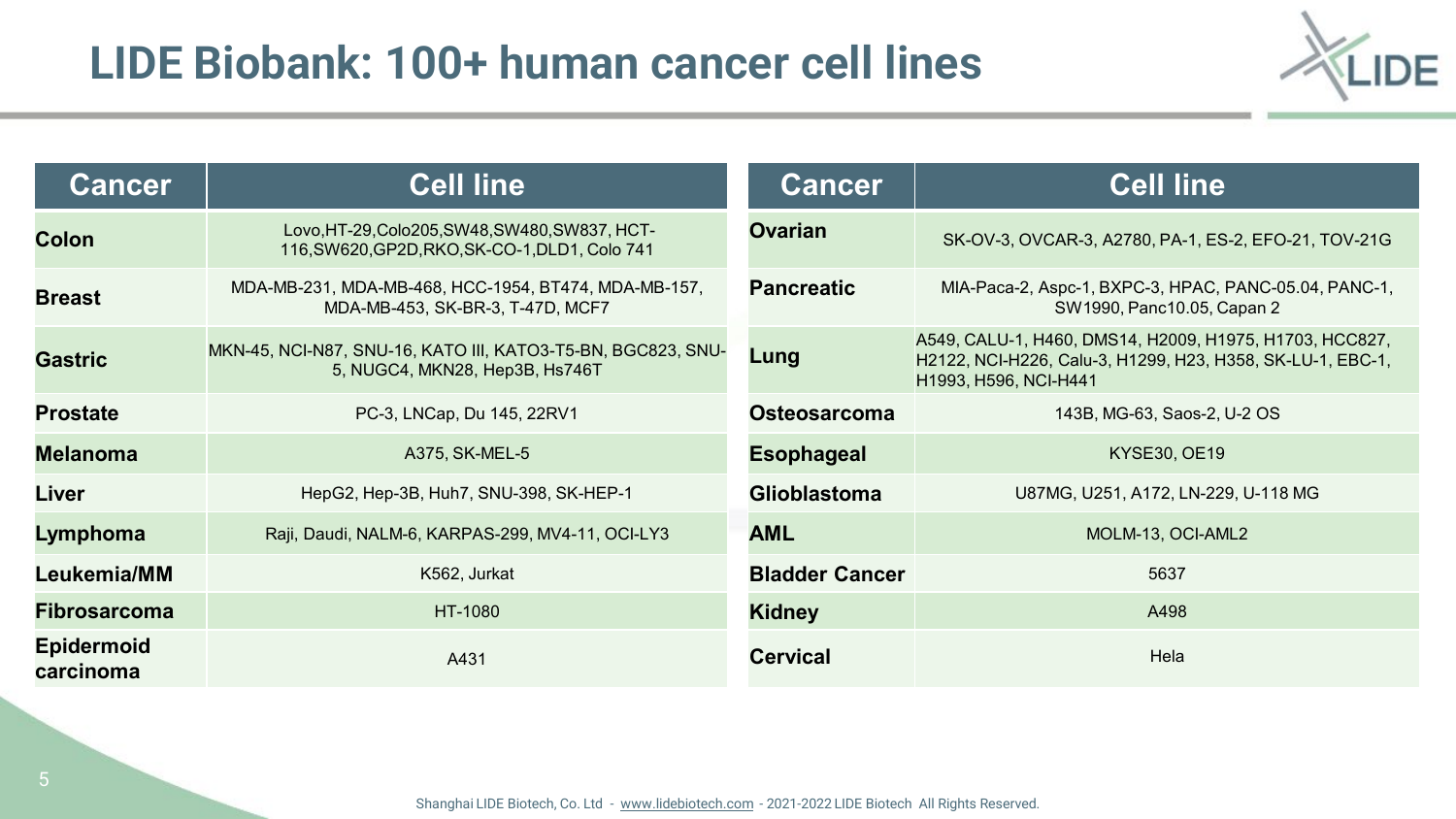

| <b>Expression/mutation</b>         | <b>Cell line</b>   | <b>Cancer</b>            | <b>Expression/mutation</b>    | <b>Cell line</b>  | <b>Cancer</b>        |
|------------------------------------|--------------------|--------------------------|-------------------------------|-------------------|----------------------|
| <b>Claudin18.2 high expression</b> | <b>OE19</b>        | Esophageal cancer        |                               | <b>U-87 MG</b>    | Brain astroblastoma  |
|                                    | NUGC4              | Gastric cancer           |                               | <b>U-118 MG</b>   | Astroblastoma        |
|                                    | <b>KATO III</b>    | <b>Gastric cancer</b>    | <b>LRRC15 high expression</b> | 143B              | Osteosarcoma         |
|                                    | A172               | Glioblastoma             |                               | MG-63             | Osteosarcoma         |
|                                    | LN-229             | Brain medulloblastoma    |                               | Saos-2            | Osteosarcoma         |
| <b>TROP2 high expression</b>       | <b>U-87 MG</b>     | Brain astroblastoma      |                               | <b>OE19</b>       | Esophageal cancer    |
|                                    | MKN <sub>28</sub>  | Gastric cancer           | <b>HER2 high expression</b>   | SK-BR-3           | <b>Breast cancer</b> |
|                                    | MKN45              | <b>Gastric cancer</b>    | <b>KRAS G12C</b>              | <b>MIA PACA-2</b> | Pancreatic cancer    |
|                                    | Hep G <sub>2</sub> | Liver cancer             | <b>KRAS G13D</b>              | DLD1              | Colon cancer         |
| <b>ERBB3 high expression</b>       | MCF7               | <b>Breast cancer</b>     | <b>KRAS G61H</b>              | <b>NCI-H460</b>   | Lung cancer          |
| <b>GPC3 high expression</b>        | Hep G <sub>2</sub> | Liver cancer             | <b>KRAS G12V</b>              | <b>NCI-H441</b>   | Pancreatic cancer    |
|                                    | Hep3B              | Liver cancer             |                               | Capan 2           | Pancreatic cancer    |
|                                    | Huh-7              | Liver cancer             |                               | <b>PANC 03.27</b> | Pancreatic cancer    |
| <b>GPC3 no expression</b>          | SK-HEP-1           | Liver cancer             |                               | <b>SW620</b>      | Colon cancer         |
|                                    | EBC-1              | Lung squamous            |                               | <b>HT29</b>       | Colon cancer         |
| <b>MET</b> amplification           | <b>Hs746T</b>      | <b>Gastric cancer</b>    | <b>BRAF V600E</b>             | <b>Colo 205</b>   | Colon cancer         |
|                                    | H1993              | <b>NSCLC</b>             |                               | <b>Colo 741</b>   | <b>Rectal cancer</b> |
| <b>MET exon 14 skipping</b>        | H596               | Lung squamous            |                               | 143B              | Osteosarcoma         |
| <b>KRAS G12D</b>                   | Panc-1             | Pancreatic cancer        | <b>CDH6 high expression</b>   | <b>U-2 OS</b>     | Osteosarcoma         |
|                                    | GP2D               | Colon cancer             |                               | <b>EFO-21</b>     | Ovarian cancer       |
|                                    | SK-LU-1            | Lung adenocarcinoma      |                               | NCI-N87           | Gastric cancer       |
|                                    | Aspc-1             | Metastatic pancreatic    |                               | <b>SK-OV-3</b>    | Ovarian cancer       |
|                                    | SW1990             | <b>Pancreatic cancer</b> | FRa high expression           | <b>TOV-21G</b>    | Ovarian cancer       |
|                                    | panc10.05          | Pancreatic cancer        | <b>GPR20</b>                  | EF0-21            | Ovarian cancer       |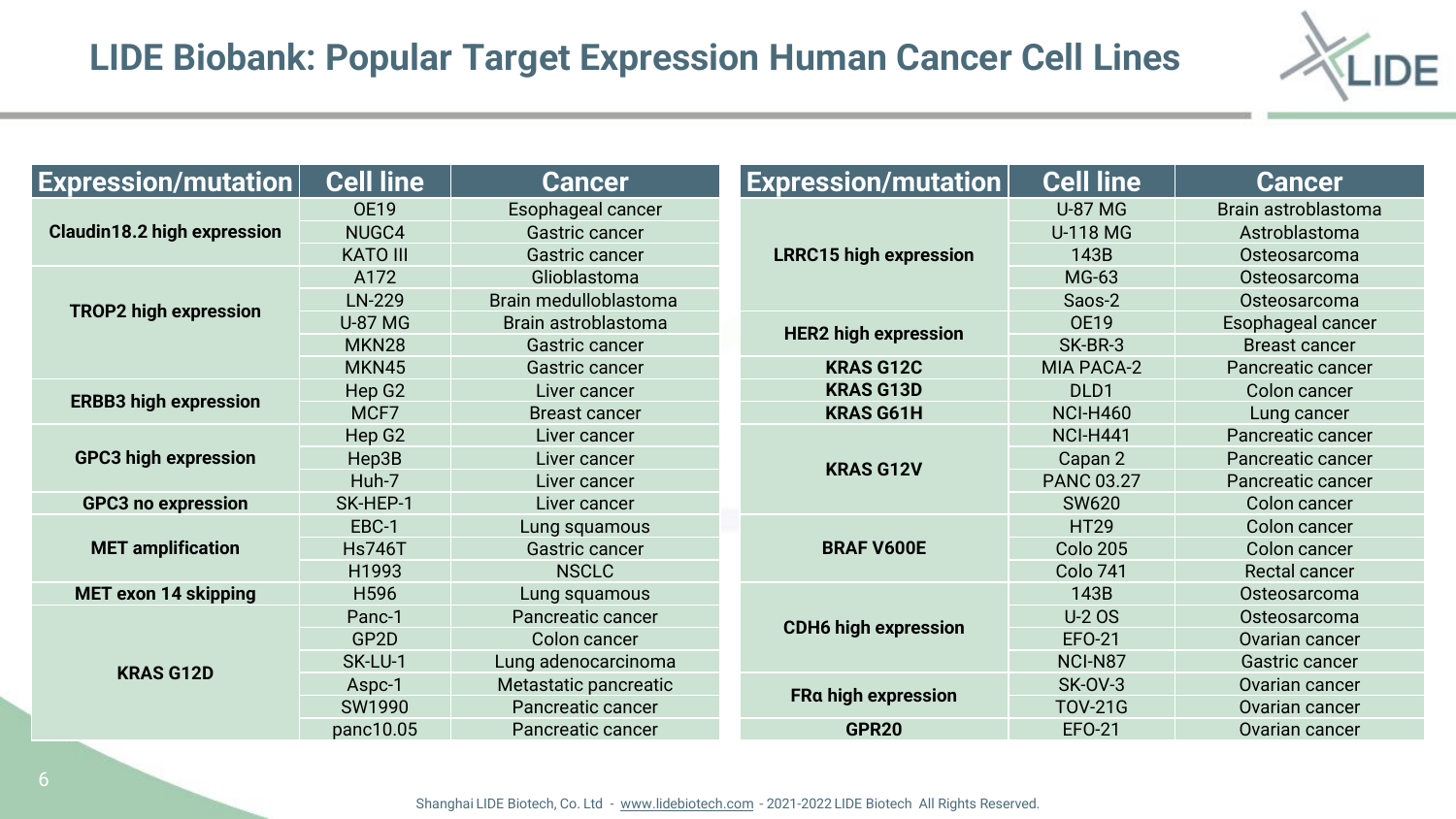

| <b>Cancer Type</b>                                                                           | <b>Resistant To:</b>     | <b>Rare Specific Genetic Alteration(s)</b>                                                                                     |                                                                                 |  |
|----------------------------------------------------------------------------------------------|--------------------------|--------------------------------------------------------------------------------------------------------------------------------|---------------------------------------------------------------------------------|--|
| Eriotinib<br>Osimertinib<br><b>NSCLC</b><br>Crizotinib<br><b>Brigatinib</b><br>Anti PD-L1 ab |                          | EGFR: exon19del/T790M/L858R/exon20ins/C797S<br>ALK: EML4-ALK/L1196M<br>Cmet: ampli/exon14ski/CD47-MET<br><b>RET: KIF5B-RET</b> | <b>ROS1: CD74-ROS1/G2032R</b><br><b>KRAS: G12C</b><br>PTEN: Y68X<br>P13K: E726K |  |
| <b>Breast Cancer</b>                                                                         | CDK4/6i                  | TNBC/ER+                                                                                                                       |                                                                                 |  |
| <b>Multiple Myeloma</b>                                                                      | <b>Bortezomib</b>        | CD47+/CD38+                                                                                                                    |                                                                                 |  |
| Cholangiocarcinoma                                                                           | Paclitaxel               | <b>KRAS: G12C</b>                                                                                                              | <b>FGFR: BICC1-FGFR2</b>                                                        |  |
| <b>Colorectal Cancer</b>                                                                     | Avastin                  | <b>KRAS: G12C</b>                                                                                                              | <b>BRAF: V600E</b>                                                              |  |
| <b>Hematological</b><br><b>Malignancy</b>                                                    | Rituximab<br>Imatinib    |                                                                                                                                |                                                                                 |  |
| <b>Gastric Cancer</b>                                                                        | Herceptin                | <b>HER2: ampli</b>                                                                                                             | <b>KRAS: G12C</b>                                                               |  |
| <b>Brain Cancer</b>                                                                          |                          | <b>EGFR: VIII</b>                                                                                                              | <b>cMET: PTPRZ1-MET</b>                                                         |  |
| <b>Melanoma</b>                                                                              | Anti PD-1 ab             | <b>BRAF: V600E</b>                                                                                                             |                                                                                 |  |
| <b>Ovarian Cancer</b>                                                                        | Platinum<br><b>PARPi</b> |                                                                                                                                |                                                                                 |  |